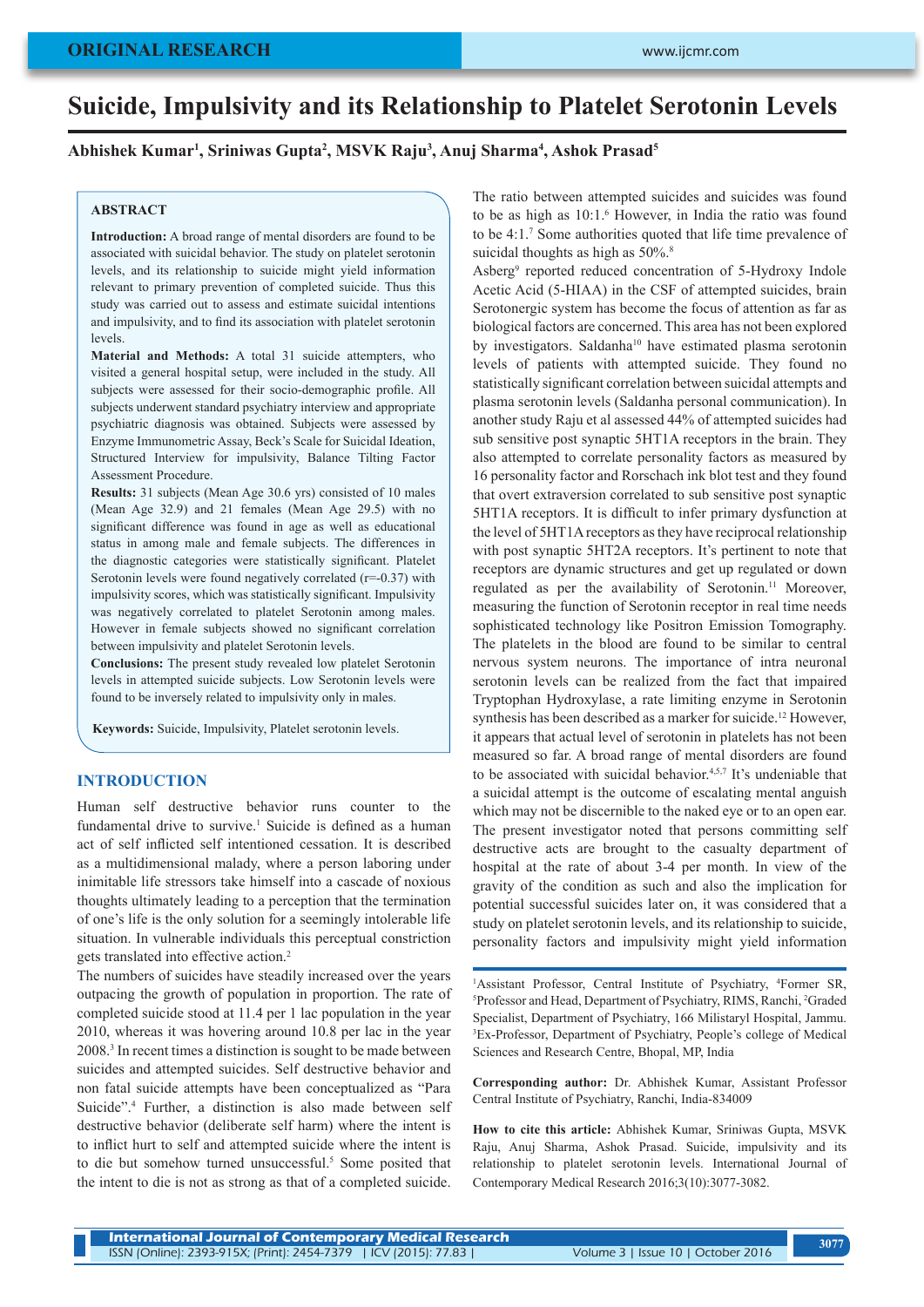relevant to primary prevention of completed suicide. Thus aim of this study was to assess and estimate suicidal intentions and impulsivity, and to find its association with platelet serotonin levels.

## **MATERIALS AND METHODS**

The study was conducted at a tertiary hospital in department of psychiatry. All persons, above 18 years of age, who were brought to the casualty department with history of self-destructive behavior, were included in the study. The investigator introduced himself as a doctor who was doing research on human self-destructive behavior and solicited cooperation from the prospective candidates as well as the caretakers who were attending the persons to participate in the study. The investigator assured the patient, as well as the caregivers with full confidentiality. Informed consent was obtained from all. The study was approved by institution's ethical committee. All 31 subjects were subjected to standard psychiatry interview and appropriate psychiatric diagnosis was obtained if any constellation of symptoms satisfied the criteria of ICD-10, diagnostic criteria for research.

#### **Tools**

**Socio-demographic Data Sheet:** The socio demographic data sheet included age, marital status, religion, education and occupation.

**Beck's Scale for Suicidal Ideation (BSSI):** It is a 21 item self-reported scale prepared by Aaron Beck and A. Steer.<sup>13</sup> The scale has a five item part-1 serving the purpose of screening interview. It mothers various aspects in relation to suicide which includes intent, thoughts, plans, motivation etc. Maximum score is 42. No norms are available.

**Structured Interview for Impulsivity:** This 25 item structured interview was taken out of diagnostic interview for borderlines (DIB) by Zanarini et al.14 This instrument has been translated and back translated into Marathi at Maharashtra Institute of Mental Health by Chitalkar and Phadke.15 Upto 2 marks can be given for each positive answer, maximum score is 50.

**Platelet Serotonin Estimation:** It was carried out by Enzyme Immunometric Assay. The kit for the study was obtained from M/s Enzo Life Sciences, PA, USA.

All blood samples were collected under full aseptic conditions and samples were labeled by alpha numeric code to maintain confidentiality. After collection of blood it was centrifuged at 16000 x g for 15 minutes. White buffy coat was collected. The platelets were washed twice using physiological saline and centrifuged at 2000 x g for 10 minutes and again washed. Platelet pellet was re-suspended using distilled water. Suspension thus obtained was frozen, thawed shortly before carrying final assay. The samples were stored at -20 C before final estimation at the facilities provided at the Interactive Research School for Health Affairs (IRSHA), an autonomous research institute of the parent university.

# **STATISTICAL ANALYSIS**

The collected data of all patients was statistically analyzed.  $X^2$ test was used to test significance of categorical data. Fisher's test was used where  $X^2$  test could not be used. In case of continuous data Student's t test was used. Pearson's product moment correlation was used for correlations. However as the data were not balanced and platykurtic data were transformed into log 10 as per Holmes et al 2006. Only percentages were used at places for drawing comparisons.

# **RESULTS**

A total of 31 subjects completed this study. The data regarding mean age among male and female subjects, their occupation, education and marital status is shown in table 1. Methods of suicidal attempts and diagnostic categories are showed in table 2.

The BSSI, Impulsivity and platelet serotonin levels among male and female subjects are shown in table 3.

|                    |                                                                               | Male      | Female       | $t/X^2$    | Df   | P value    |  |
|--------------------|-------------------------------------------------------------------------------|-----------|--------------|------------|------|------------|--|
| Mean age in years  |                                                                               | 32.9      | 29.52        | 0.64       | 0.29 | >0.05      |  |
| Occupation         | Student                                                                       | $2(20\%)$ | $6(28.5\%)$  |            |      | $P=0.0098$ |  |
|                    | Employed                                                                      | 7(70%)    | $3(14.3\%)$  |            |      |            |  |
|                    | Unemployed                                                                    | $1(10\%)$ | $12(57.1\%)$ |            |      |            |  |
| Years of education | Illiterate                                                                    | 2(20%)    | 4(19%)       |            |      | $P=0.097$  |  |
|                    | Less than 10 years                                                            | $6(60\%)$ | $10(47.6\%)$ |            |      |            |  |
|                    | More than 10 years                                                            | $2(20\%)$ | $7(33.3\%)$  |            |      |            |  |
| Marital status     | Married                                                                       | $5(50\%)$ | $14(66.6\%)$ | $X^2=0.62$ |      | p > 0.05   |  |
|                    | Unmarried                                                                     | $5(50\%)$ | $7(33.3\%)$  |            |      |            |  |
|                    | <b>Table-1:</b> Age and sex of the sample and socio occupational distribution |           |              |            |      |            |  |

|                                                                                |                      | Male         | Female       | Fisher's exact test |  |  |
|--------------------------------------------------------------------------------|----------------------|--------------|--------------|---------------------|--|--|
| Method of suicidal attempt                                                     | Medicine overdose    | $6(28.5\%)$  | $1(20\%)$    | $P=0.0128$          |  |  |
|                                                                                | Pesticide            | $13(61.9\%)$ | $6(60\%)$    |                     |  |  |
|                                                                                | Wrist slashing       | O            | 2(20%)       |                     |  |  |
|                                                                                | Hanging              | $2(9.5\%)$   | $1(20\%)$    |                     |  |  |
| Diagnoses                                                                      | Depression           | $5(50\%)$    | $11(52.4\%)$ | $P=0.0037$          |  |  |
|                                                                                | Adjustment disorder  | $1(10\%)$    | 4(19%)       |                     |  |  |
|                                                                                | Personality disorder | $3(30\%)$    | $1(4.7\%)$   |                     |  |  |
|                                                                                | No diagnosis         | $1(10\%)$    | $5(23.8\%)$  |                     |  |  |
| <b>Table-2:</b> Clinical variables methods of suicidal attempts and diagnosis. |                      |              |              |                     |  |  |

| 3078 | $\mid$ International Journal of Contemporary Medical Research $\mid$ |  |                                              |  |  |  |
|------|----------------------------------------------------------------------|--|----------------------------------------------|--|--|--|
|      | Volume 3   Issue 10   October 2016   ICV (2015): 77.83               |  | ISSN (Online): 2393-915X; (Print): 2454-7379 |  |  |  |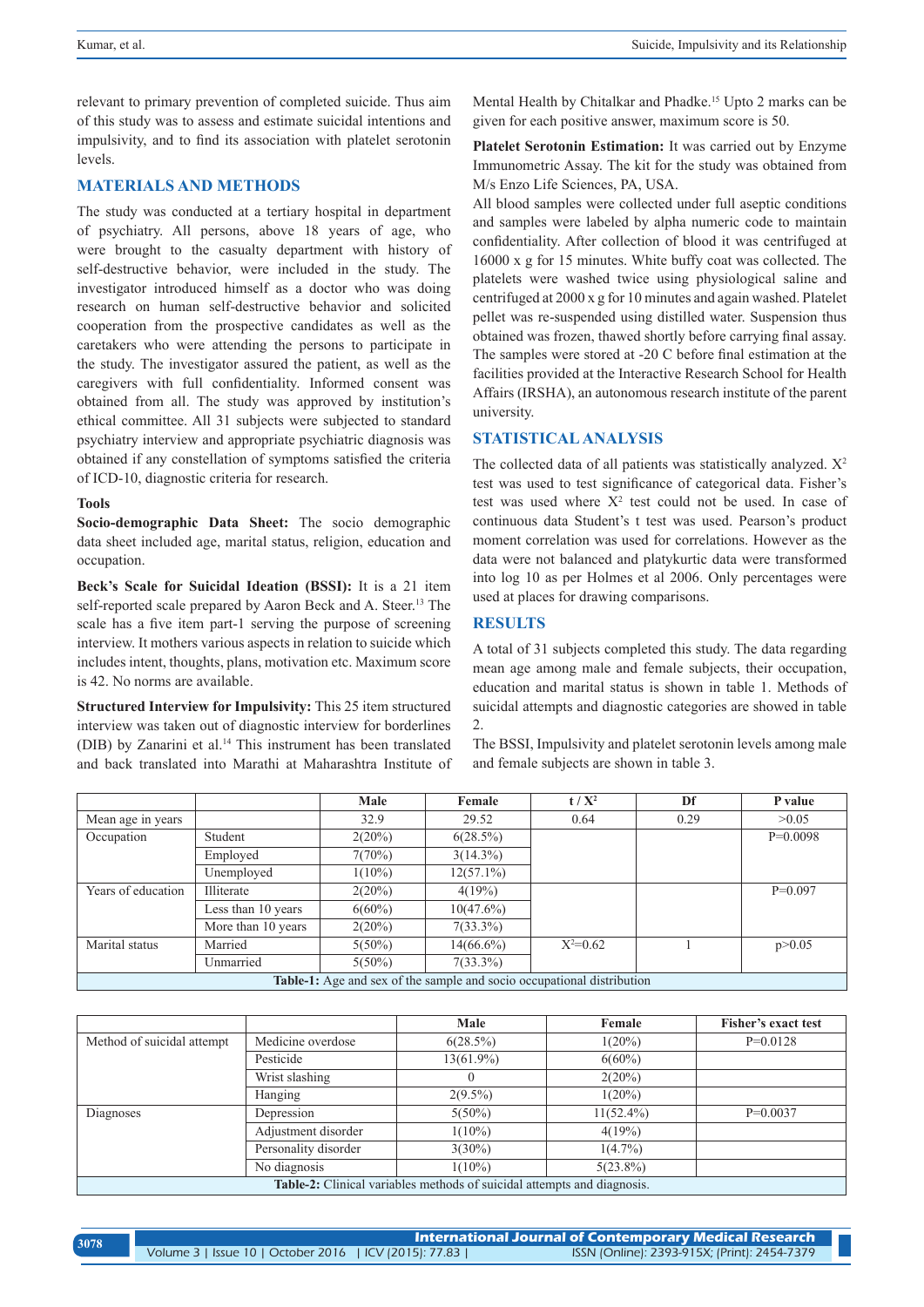Depressed patients were significantly more suicidal (mean BSI score 19.8) in comparison to that of other categories (mean BSI score 15). Impulsivity scores in suicidal patients with personality disorders (mean 13) was significantly higher than depressed patients (mean 3.44) while there was no significant difference between depressive patients and patients with no diagnosis as shown in table 4.

Mean Platelet Serotonin levels in different mental illness shown in table 5. Mean Serotonin level of persons with miscellaneous diagnoses was found to be significantly low in comparison with that of those with no diagnoses (table 5).

#### **DISCUSSION**

The risk of suicide in persons with psychiatric diagnoses is known to be considerably high where Non biological methods of predicting suicide have turned out to be of not much utility.4 Therefore identifying biological factors underlying selfdestructive behaviour have become very important area of investigation in recent time. After the landmark study of Asberg<sup>9</sup> showing reduced 5HIAA in the suicidal patients, the serotonin system has been the target of some very intense investigatory efforts in suicidology. Platelets and central Serotonergic neurons share many structural and functional similarities<sup>16,17</sup> and offer a good opportunity to study central 5HT neurons from the periphery. In a recent review of suicide in India, Lakshmi Vijayakumar mentioned of the limited number of studies on the biology of suicide in our country.<sup>18</sup> This is an exploratory study on an observational design to explore platelet serotonin levels in attempted suicidal subjects.

Maharashtra is one of the leading suicide states of India. Among the completed suicides in our country a male: female ratio of 65:35 has been reported.<sup>3</sup> As far as attempted suicides are concerned a reverse trend has been reported by various workers.19-21

A male to female ratio of 1:1.5 has been reported in the 16 centre European study.19 In India Srivastava and Kulshreshtha reported male under 35 were at risk.<sup>21</sup> While Lal and Sethi reported housewives below 30 years of age were at risk.<sup>20</sup> No official figures for suicide attempts are available. There is no epidemiological data on attempted suicides. In the present study females outnumbered males by 2:1 which perhaps reflect the present trend.

26% of the present study samples were students and 42% were unemployed (which included housewives). These figures are quiet in contrast with those of completed suicide where 26.1% were unemployed and only 5.5% were students.<sup>3</sup> among the males 70% had some job whereas only 14.1% of females held a job. 57% females were housewives and in all 71% of the females were not employed whereas in completed suicides 18.6% were housewives.a<sup>3</sup> The preponderance of unemployed in women (71%) and employed in men (70%) is striking and found to be statistically significant. 19% of the sample were illiterate, 52% had up to 10 years of education and the remaining 29% had college education. The figures are comparable to those of completed suicides.3

61% of the samples were married and 39% unmarried which appears to be the same as of completed suicide. Though more females are married (66% vs 50%) than males, the difference was not significant statistically. Lal and Sethi<sup>20</sup> commented on the preponderance of housewives in their samples. Divorces and separated formed 4% of completed suicide.<sup>3</sup> There are no divorces and separated in the present study sample.

61% of the sample used insecticides, 22.6% took overdose of medicines making in all, 83.6% of the sample resort to this

|                                                                                      | Male | Female |      |  | P value |  |
|--------------------------------------------------------------------------------------|------|--------|------|--|---------|--|
| Beck scale for suicidal ideation                                                     |      | 18.4   | 0.01 |  | >0.05   |  |
| Impulsivity                                                                          | 7.60 | 4.39   | 0.40 |  | >0.05   |  |
| 56.05<br>>0.05<br>Platelet serotonin (ng/ml)<br>57.3<br>$0.1^{\circ}$                |      |        |      |  |         |  |
| <b>Table-3:</b> Gender difference in bssi, impulsivity and platelet serotonin level. |      |        |      |  |         |  |

|                                                                                                    |                                  | Mean  |       | df | P value                |
|----------------------------------------------------------------------------------------------------|----------------------------------|-------|-------|----|------------------------|
| BSSI depression vs other category                                                                  | Depression, $N=16$               | 19.83 | 2.57  | 29 | $< 0.025$ <sup>*</sup> |
|                                                                                                    | Other diagnostic category $n=15$ | 15.6  |       |    |                        |
| Impulsivity in depression vs personality disorder                                                  | Depression, $N=16$               | 3.44  | 17.09 | 29 | $\sim 0.001**$         |
|                                                                                                    | Personality Disorders, N=4       | 13    |       |    |                        |
| *Statistically significant at p value < $0.05$ ; ** Statistically significant at p value < $0.001$ |                                  |       |       |    |                        |
| <b>Table-4:</b> BSSI and impulsivity across diagnostic categories                                  |                                  |       |       |    |                        |

|                                                                 |                           | Mean  |      | df | <b>P</b> value         |
|-----------------------------------------------------------------|---------------------------|-------|------|----|------------------------|
| Depression Vs Personality Disorders                             | Depression $N=16$         | 53.94 | 0.03 | 18 | p > 0.05               |
|                                                                 | Personality Disorders N=4 | 52.25 |      |    |                        |
| Depression vs no diagnosis                                      | Depression                | 53.94 | 1.35 | 20 | p > 0.05               |
|                                                                 | $N=16$                    |       |      |    |                        |
|                                                                 | No Diagnosis N=6          | 74.17 |      |    |                        |
| Depression vs misc diagnosis                                    | Depression, N=16          | 53.94 | 1.13 | 19 | p > 0.05               |
|                                                                 | misc diagnosis $N=5$      | 36.4  |      |    |                        |
| Misc. vs no diagnoses                                           | misc diagnosis $N=5$      | 36.4  | 2.97 | -9 | $p<0.025$ <sup>*</sup> |
|                                                                 | No Diagnosis $N=6$        | 74.17 |      |    |                        |
| *Statistically significant at p value <0.05                     |                           |       |      |    |                        |
| Table-5: Platelet serotonin levels comparison across diagnoses. |                           |       |      |    |                        |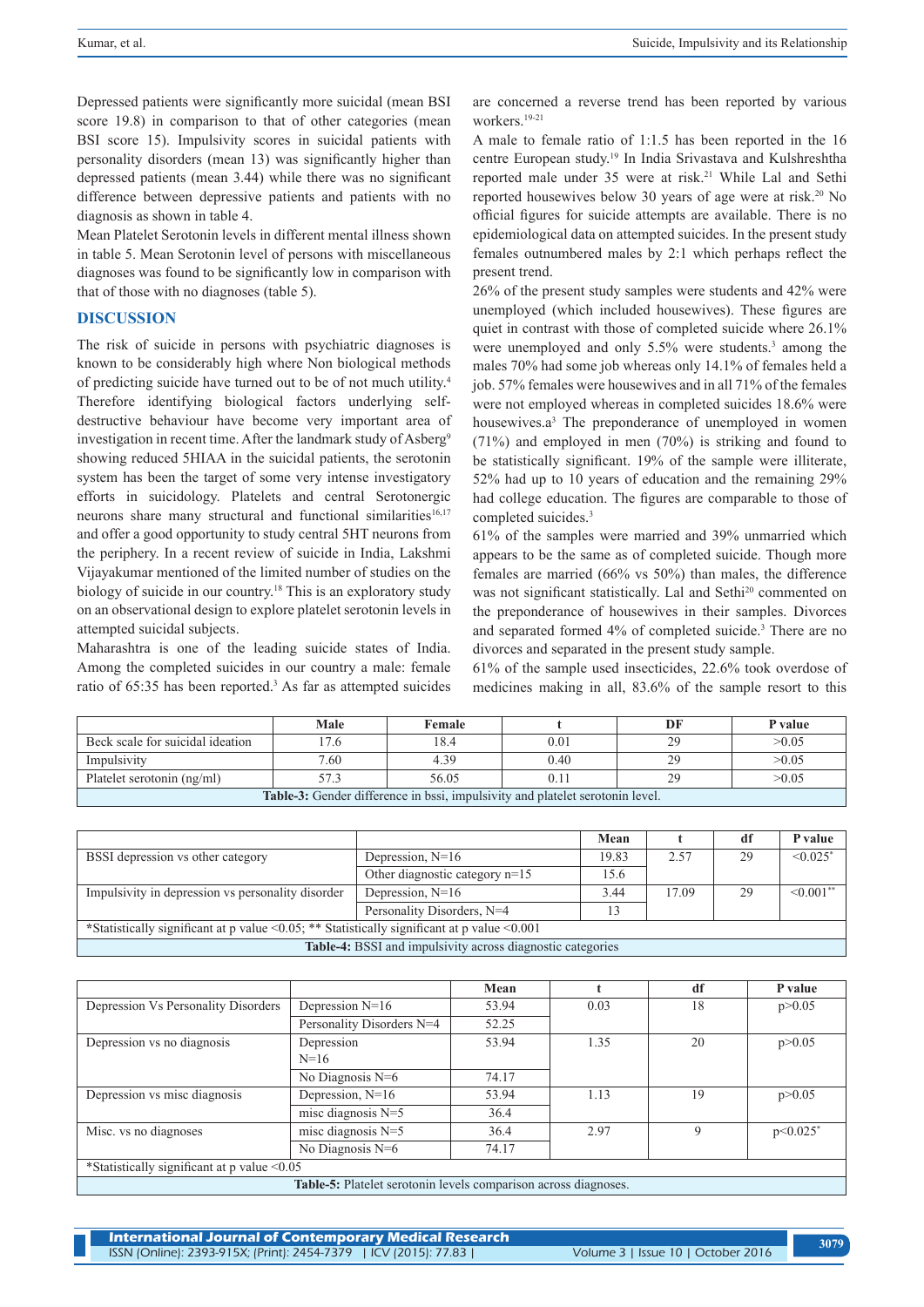method. Only 33—34% of completed suicide used this method.<sup>3</sup> while 31-32% completed suicide resort to hanging, only 10% of the study sample used this method. None of them used lethal methods like jumping under train, from buildings or drowning. 29% of the females used drug overdose while only 10% males used this method. 20% of males slashed wrists. None of the females used this method. These differences between genders were found to be significant.

It is reported that 90 to 94% of people who completed suicide had mental illness<sup>22,23</sup> and mood disorders were reported in 45- $77\%$  of suicides<sup>24</sup>, though the figures for suicidal attempts are not known. But Adjustment Disorders and Personality disorders reported to be more likely in suicidal attempts while mood disorder, psychosis and substance use predominate in completed suicides.<sup>4</sup> In the present study 51% had depression which corresponds to Barraclough et al<sup>24</sup> and Bagadia et al.<sup>25</sup> In 19% of cases no diagnoses could be made. In both sexes the absence of psychosis and substance use is quite striking. 71% of females had depression or adjustment disorder with depressed mood, while 50% of the males had depression 25% of the females had no diagnosable disorder. 30% of the males had personality disorder and 5% of males had no diagnosable disorder. In this way attempted suicide seems to be similar to mood disorders in some ways and differ in other respects. The differences between male and female found to be significant (P=0.0037).

The maximum score for BSI is 38. The mean score for the total sample was 18 which placed the study sample at mild-moderate risk for suicide. There was no gender difference in the scores. The originators<sup>13</sup> recommend every positive response to be taken seriously. This perhaps gives a clear indication that every proposed attempt is a potential suicide. 10% had no wish to die and 49% expressed moderate/strong wish to live (these are the answers for item 2 of BSI). Only 50% had a moderate to strong wish to live. Clearly not all suicides are manipulative efforts to establish contact with significant others. It appears "to be or not to be" is a painful dilemma that these people confront and are obliged to contend with.

Two putative factors are assumed to be underlying suicide. A common genetic factor predisposing for mental illness in general and an independent risk factor for suicide of which the biological factor may be related to the serotonergic system while the psychological factors were found to be impulsivity and aggression.<sup>1</sup>

The concept of impulsivity covers a wide range of "actions that are poorly conceived, prematurely expressed, unduly risky or inappropriate to the situation and that often result in undesirable outcomes. Impulsivity may be made up of several independent factors and there is little unanimity what these factors are.<sup>26</sup> The Barrat Impulsiveness scale (BIS) developed by Barrat et  $al^{27}$  has gone through several revisions. There is no consensus on the best way to measure impulsivity.26 To circumvent the problem of translating and standardizing the BIS 11, which is currently in use, the worker utilized the 25 items on impulsivity from the Diagnostic Interview for Borderlines<sup>14</sup> which was translated into Marathi by Phadke et al.<sup>15</sup> The 25 items appear to give adequate coverage to tap various aspects of impulsivity. Norms for the scale, obviously are not available. The possible maximum marks are 50. The mean score for the study population was 5.45 and that of males and females were 7.6 and 4.39 respectively. But the difference in the means was not significant.

The mean Platelet Serotonin level was 51.3 ng/ml in current study which in males was 57.3 ng/ml and in females it was 56.05 ng/ml. Only one study quoted platelet Serotonin levels in normal individuals. Devasis Ghosh<sup>17</sup> correlated little finger length and platelet serotonin levels in 48 healthy subjects. He postulated that little finger length was related to neuroticism which is known to be associated with depression and anxiety. In his study Serotonin levels in the males were 160.57 (nonneuroticism) and 86.38 (neuroticism). While in females they were 182.76 (non-neuroticism) and 126.16 (neuroticism). Perhaps it can be understood from the fact that his sample consisted of healthy individuals. The platelet Serotonin levels of the present study are lower than those reported by Ghosh.<sup>17</sup> Which brings out of the fact that all attempted suicides have low platelet Serotonin levels. Walderhaug et al<sup>28</sup> reported reduced Serotonin levels (by tryptophan depletion) caused increased impulsivity in healthy individuals and impulsivity is associated with suicidality.<sup>1</sup> In the present study no difference in platelet Serotonin levels between males and females was found.

The depressed patients were more suicidal than other patients (P<0.025). The BSI score for the depressed group was just above the half way mark of 19. Mood disorders are known to be associated with suicidality.25,29-31 Suicide rates in bipolar disorder can be as high as 20% and 10% of schizophrenia patients are known to commit suicide.4,32 25% of suicides were found to have alcoholism.<sup>33</sup> Significantly no cases of schizophrenia, bipolar disorder nor alcoholism were found in the study sample. Obviously para suicide though share some similarities in certain areas do differ in areas like psychiatric diagnoses when compared with completed suicides.

Contrary findings have been reported about the relationship between impulsivity and platelet serotonin levels.<sup>34-40</sup> Platelet serotonin levels were found to be low in suicidal patients and corresponds to other studies.<sup>34-36,38</sup> However Askenazy<sup>37</sup> found elevated 5HT levels in platelets of suicidal attempt patients.

Given the low levels of platelet Serotonin in the study sample and the reported association of impulsivity and suicidality an attempt was made to correlate the impulsivity scores with platelet Serotonin levels.<sup>1</sup> A significant negative correlation was obtained. Experimental and human studies have shown association of serotonin with impulsivity and aggression.<sup>41-4</sup> On further analysis to see if impulsivity associated with gender it was observed that a significant negative association between platelet serotonin and impulsivity was present in males  $(P<0.05)$  and not in females. This divergent finding is not due to high serotonin content in females as found by Le-Quan-Bui et  $al<sup>45</sup>$  because platelet serotonin levels in females were actually marginally higher in females in this study (table-3). It appears that low impulsivity scores (mean 4.39) in females in comparison to males (mean 7.60) have contributed to this gender specific correlation of impulsivity with platelet serotonin. The researchers are not aware of any study showing similar finding. The most important biological factor appears to be low Serotonin function. Limitation of this present study includes hospital based, small sample size and observational design.

# **CONCLUSION**

The present study revealed low platelet Serotonin levels in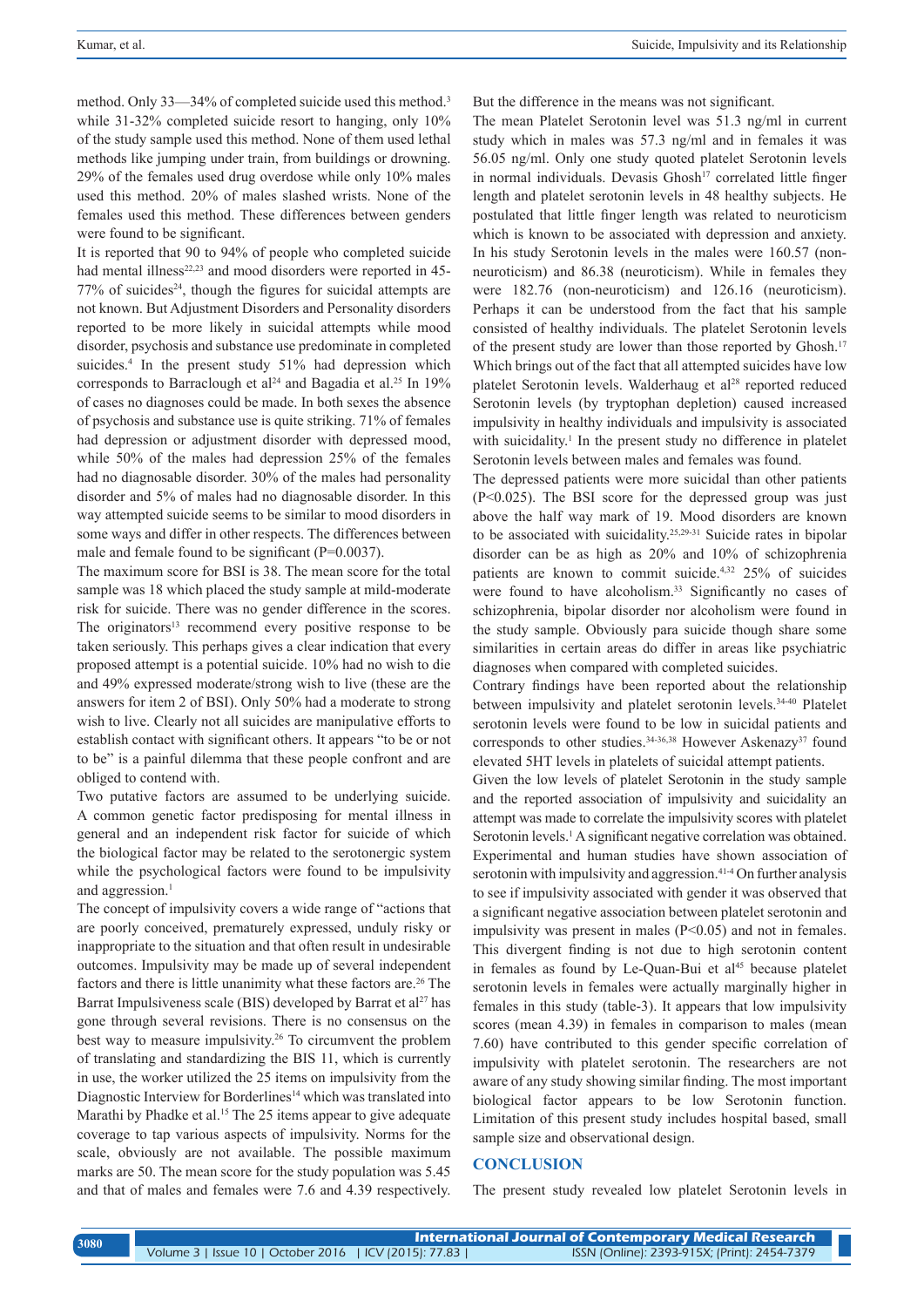attempted suicide subjects. Low Serotonin levels were found to be inversely related to impulsivity only in males.

### **REFERENCES**

- 1. Raju MSVK, Garg MK, Rajguru, Shrivastava K. Personality factors correlate of Growth Hormone and hypothermic response to Buspirone challenge in suicidal soldiers. Medical journal armed forces India. 2002;58:114- 119.
- 2. Schneidman ES. Definition of suicide, New York: John Wiley; 1985:214-219.
- 3. National crime records bureau, New Delhi: Accidental Deaths and Suicides in India, 2010 Edition.
- 4. Ghosh TC, Victor BS, Bourgeois JA. Suicide in Textbook of Clinical Psychiatry, Robert E Hales and Stuart G Yudofsky, Washington, American psychiatric publishing INC. 2003:1457-1483.
- 5. Roy A. In Benjamin Sadock and Virginia Sadock, Eds Comprehensive Textbook of Psychiatry, Baltimore, Lippincott Williams and Wilkins; 2000: 2031-2040. Alec Roy, M. B. emergency psychiatry: Suicide: Comprehensive textbook of psychiatry, 5th Ed. II, 1414-1426, 1989.
- 6. Mann JJ. Searching for triggers of suicidal behavior. Am J Psychiatry. 2004;161:395-397.
- 7. Unni Sadanandan KE. Human self-Destructive Behaviour in: Vyas JN, Ahuja N Eds Textbook of Post Graduate Psychiatry, New Delhi, Jaypee Brothers. 1999:525-556.
- 8. Rao AV. Suicide in: Vyas JN, Ahuja N Eds Textbook of Post Graduate Psychiatry, New Delhi, Jaypee Brothers. 1994:300-313.
- 9. Asberg M, Transkaman L, Thoren P. 5HIAA in the CSF, a biochemical suicidal predictor. Arch Gen Psychiatry. 1976; 33:1193-1197.
- 10. Saldanha D, Professor of Psychiatry AFMC, Pune (Personal communication) 2010.
- 11. Agahajanian GK and Bush ES. Serotonin in neuropsychopharmacology, KL Davis, D Charney. JT Koyle Eds Philadelphia LWW. 2002:15-34.
- 12. Neilsen DA, Virkkunen M Lappalainen J, Eggert M, Brown GL, Long JC, et al. A Tryptophan hydroxylase gene marker for suicidality and alcoholism. Arch Gen Psychiatry. 1998;55:593-602.
- 13. Beck AT, Kovacs M, Weissman A. Assessment of suicidal intention: The scale for suicidal ideation. J Consult Clin Psychol. 1979;47:343-352.
- 14. Zanarini MC, Gunderson JG, Frankenburg FR, Chauncey DL. The Revised Diagnostic Interview for Borderlines: Discriminating BPD from other Axis II Disorders. J Pers Disord. 1989;3:10-18.
- 15. Chitalkar Y, Phadke S. Structured clinical interview DSM 3 R borderline personality disorder. Maharashtra Institute of Mental Health, Pune
- 16. Bianchi M, Moser C, Lazzarini C, Vecchiato E, Crespi F. Forced swimming test and fluoxetine treatment: in vivo evidence that peripheral 5-HT in rat platelet-rich plasma mirrors cerebral extracellular 5-HT levels, whilst 5-HT in isolated platelets mirrors neuronal 5-HT changes. Exp Brain Res. 2002;143:191-197.
- 17. Ghosh D. Platelet serotonin level and its correlation with finger length relation. Indian J Psychiatry. 2008;50:253- 256.
- 18. Vijayakumar L. Indian research on suicide. Indian J Psychiatry. 2010;52 (Suppl 1):S291-296.
- 19. Schmidtke A, Bille-Brahe U, DeLeo D Kerkhof A, Bjerke

T, Crepet P, et al. Attempted suicide in Europe: rates, trends and sociodemographic characteristics of suicide attempters during the period 1989-1992. Results of the WHO/EURO Multicentre Study on Parasuicide. Acta Psychiatr Scand. 1996;93:327-38.

- 20. Lal N, Sethi BB. Demographic and socioeconomic variables in attempted suicide by poisoning. Indian J Psychiatry. 1975;17:100-107.
- 21. Srivastava S, Kulshreshtha N. Expression of suicidal intent in depressives. Indian J Psychiatry. 2000;42:184-187.
- 22. Robins E, Murphy GE, Wilkinson RH Jr, GASSNER S, KAYES J. Some clinical Considerations in the prevention of suicide based on a study of 134 successful suicides. Am J Public Health Nations Health. 1959;49:888-99.
- 23. BlackDW, Winokur G. Suicide and Psychiatric diagnosis in Suicide over the life cycle. Bluementhal SJ, Kupfer DJ. Washington D.C. American psychiatric press. 1990;135- 153.
- 24. Barraclough B, Bunch J, Nelson B, Sainsbury P. A hundred cases of suicide: clinical aspects. Br J Psychiatry. 1974; 125:355-373.
- 25. Bagadia VN, Abhyankar RR, Shroff P, Mehta P, Doshi J, Chawla R, et al. Suicidal behavior: A clinical study. Indian J Psychiatry 1979;21:370-5.
- 26. Evenden JL. Varieties of Impulsivity. Psychopharmacology (Berl). 1999;146:348-361.
- 27. Barratt ES. Anxiety and impulsiveness related to psychomotor efficiency. Perceptual and Motor skills. 1959;9:191-198.
- 28. Walderhaug E, Lunde H, Nordvik JE, Landrø NI, Refsum H, Magnusson A. Lowering of serotonin by rapid tryptophan depletion increases impulsiveness in normal individuals. Psychopharmacology (Berl). 2002;164:385-391.
- 29. Harris EC, Barraclough B. Suicide as an outcome for mental disorders. A Meta-analysis. Br J Psychiatry. 1997; 170:205-228.
- 30. Jain V, Singh H, Gupta SC, Kumar S. A study of hopelessness, suicidal intent and depression in cases of attempted suicide. Indian J Psychiatry. 1999;41:122-130.
- 31. Robins TW, Crocket MJ. Role of central serotonin in impulsivity and compulsivity; Comparitive studies in experimental animals and animas Handbook of behavioural neurology. Williams and willkins 2009.
- 32. Miles CP. Conditions predisposing to suicide: a review. J Nerv Ment Dis. 1977;164:231-46.
- 33. Murphy GE, Wetzel RD. Life time risk of suicide in alcoholism. Arch Gen Psychiatry. 1990;47:383-392.
- 34. Mück-Seler D, Jakovljević M, Pivac N. Platelet 5-HT concentrations and suicidal behaviour in recurrent major depression. J Affect Disord. 1996;39:73-80.
- 35. Spreux-Varoquaux O, Alvarez JC, Berlin I, Batista G, Despierre PG, Gilton A, et al. Differential abnormalities in plasma 5-HIAA and platelet serotonin concentrations in violent suicide attempters: relationships with impulsivity and depression. Life Sci. 2001;69:647-657.
- 36. Mann JJ, McBride PA, Anderson GM, Mieczkowski TA. Platelet and whole blood serotonin content in depressed inpatients: correlations with acute and life-time psychopathology. Biol Psychiatry. 1992:32:243-257.
- 37. Askenazy F, Caci H, Myquel M, Darcourt G, Lecrubier Y. Relationship between impulsivity and platelet serotonin content in adolescent. Psychiatry Res. 2000:94:19-28.
- 38. Kovacic Z, Henigsberg N, Pivac N, Nedic G, Borovecki A. Platelet serotonin concentration and suicidal behavior